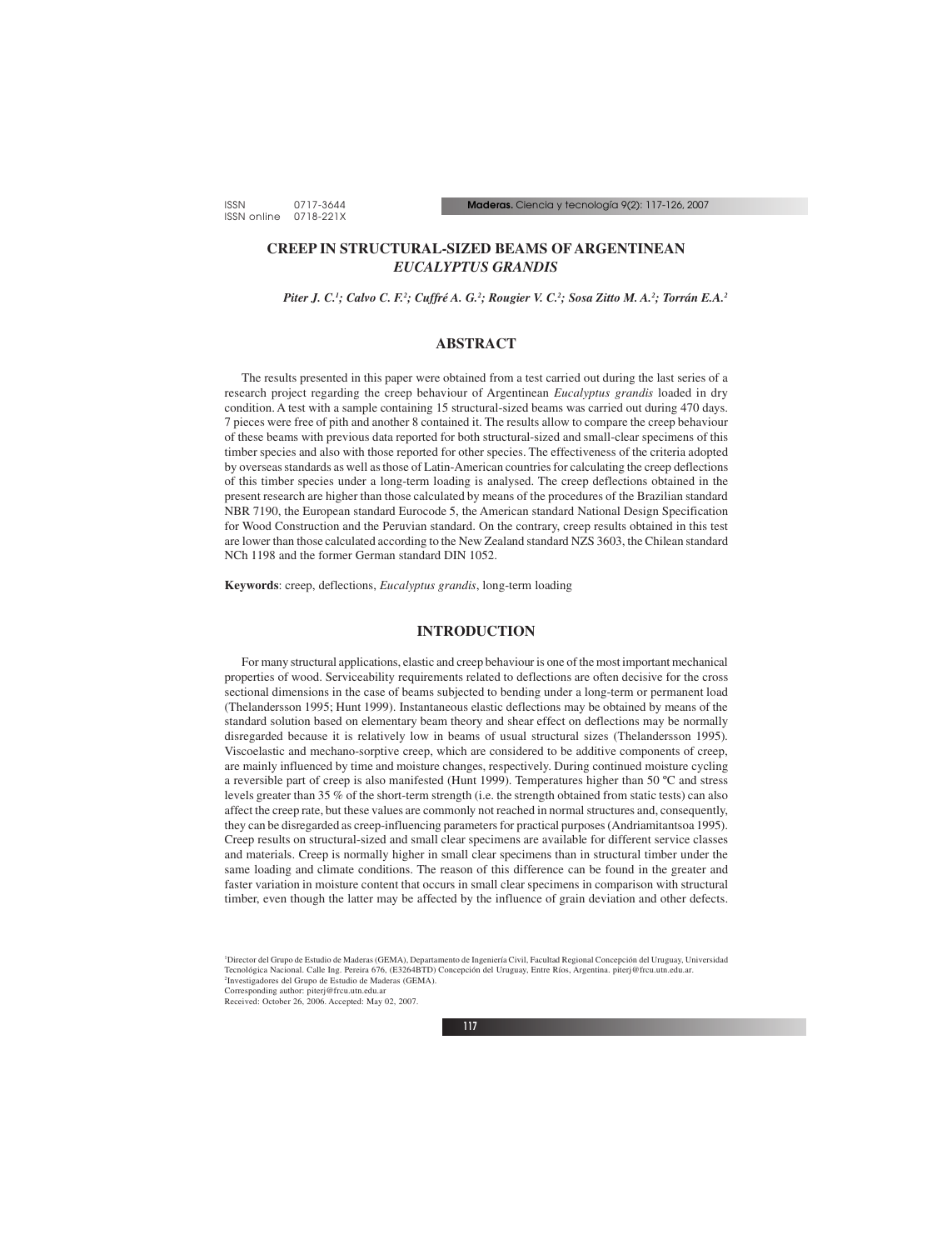Results obtained from structural-size tests are very important for practical purposes and for design rules (Ranta-Maunus 1995).

The study of both elastic and creep deflections have acquired more importance since the increased use of fast-growth timber, harvested at an early age, which normally contains an important proportion of juvenile wood. Juvenile wood typically exhibits a larger spiral angle for the fibres in the central layer of the secondary wall than in mature wood, and, as a consequence, it normally shows greater elastic and creep deflections than normal wood (Hunt 1999). Bengtsson (2001) found a larger propensity to creep in wood sawn near the pith than in mature wood, in a test series with Norway spruce (*Picea abies*). Contrarily, Bamber et al. (1982) reported that the physiologically-active cells but not the fibres of *Eucalyptus grandis* are affected by fast-growth.

A linear relation between the total deformation and the instantaneous one is normally assumed by design rules. The quality and the size of the sawn timber are considered in the calculation of the instantaneous deflection. Creep is calculated by multiplying the instantaneous elastic deformation by a factor, which considers the combined effect of moisture content and load duration (Standards New Zealand 1993; Arbeitgemeinschaft Holz e. V. & Bruderverlag 1995; Instituto Nacional de Normalización INN-Chile 1999; American Forest & Paper Association 2001).

One of the most important renewable species cultivated in Argentina is *Eucalyptus grandis* (Instituto Nacional de Tecnología Agropecuaria 1995). A previous investigation regarding the development of a method for visually grading sawn timber of this species reported that the presence of pith significantly reduces its bending strength and stiffness (Piter et al. 2004a). Another research regarding the usefulness of the main single and combined parameters for machine strength grading this sawn timber showed a high correlation between modulus of elasticity and strength and a modest correlation between density and strength (Piter et al. 2004b). Deflection data obtained from tests on beams in structural sizes of Argentinean *Eucalyptus grandis* in indoor environment under one-year loading are published by Piter et al. (2006) whereas Calvo et al. (2002) reported results found on small clear specimens of this species.

The aim of this paper is to present and discuss the results of an investigation regarding the creep behaviour of structural-sized beams of fast-growth Argentinean *Eucalyptus grandis* under a 470-days loading in indoor climate. Additionally, to compare these results with those found in previous investigations and with the prescriptions given in different standards of overseas as well as Latin-American countries.

### **MATERIAL AND METHODS**

One test sample containing 15 structural-sized beams with nominal sizes 50 mm x 100 mm x 3000 mm was utilised. 7 beams were free of pith and another 8 contained it. The specimens were randomly selected from a 15 year old plantation of *Eucalyptus grandis* grown in Concordia, Entre Ríos. This is one of the main provenance for this species in Argentina (Instituto Nacional de Tecnología Agropecuaria 1995).

After a period of air-drying under protected external conditions, the specimens were planed. Actual dimensions and measurements for each test piece were made to an accuracy of 1 %. Moisture content and density were determined according to the procedures of ISO 3130 (International Organization for Standardization 1975) and ISO 3131 (International Organization for Standardization 1975) respectively, using a clear full cross section taken from one end of the beams.

All beams were tested during 470 days in a room with no air-conditioning and no heating. Temperature and relative humidity were registered three times per day during the test. The specimens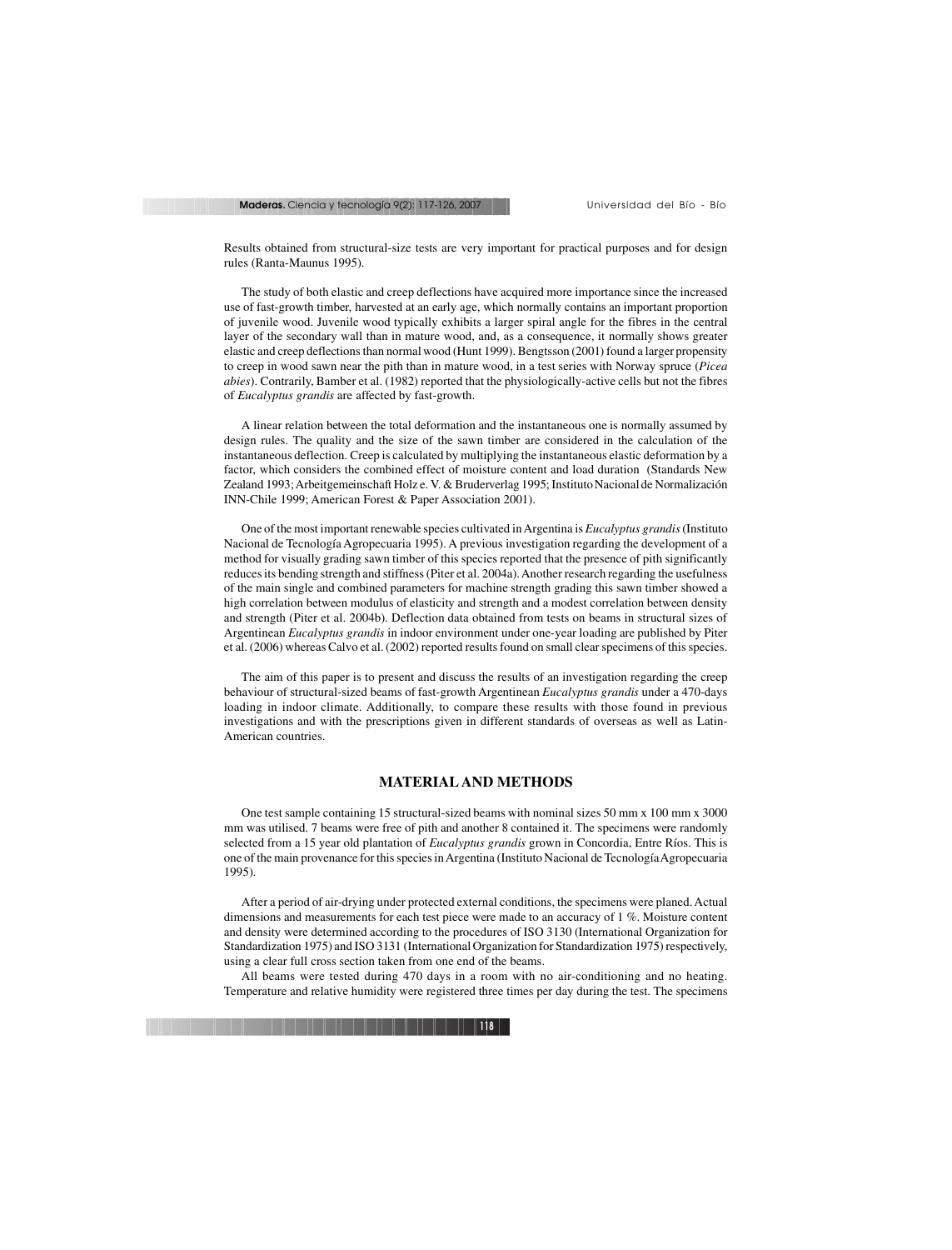were placed symmetrically on two supports and loaded at the centre of the span with a constant load. A span length (l) of 2600 mm was adopted for all beams. With the purpose of reaching values for the maximum stress levels at the centre of the span ( $\sigma_{m,long-term}$ ) similar to those normally adopted for beams of this timber species, concentrated-load values ranging between 0,82 kN and 0,84 kN were applied.

Instantaneous elastic deformation  $(u_{inc})$  was registered after loading at the centre of the span and at the centre of the tension zone. Deflections (u) were measured during 470 days and creep ( $u_{\text{green}}$ ) was calculated as the difference between u and u  $_{inst}$ . After unloading, the residual deflection (u  $_{res}$ ) was registered and the instantaneous elastic recovery  $(u_{nc})$  was calculated as the difference between the final deflection (u  $_{470}$ ) and u  $_{res}$ . Extensometers with resolution of 0,01 mm were used for measuring deformations. Each beam was finally tested for determining its strength in bending (f<sub>m</sub>) according to the procedures of EN 408 (Europäisches Komitee für Normung 2004). Loads were applied with a rate of movement of the loading-head equal to 0,133 mm/s and accuracy of 1 % by means of a loading machine Shimadzu UH 1000kN.

### **RESULTS AND DISCUSSION**

The mean value of moisture content for the whole sample at the beginning of the test was 14,2 % with a coefficient of variation (COV) of 7 %. After unloading, 470 days later, moisture content exhibited a mean value of 11,9 % with a COV of 1 %. These results confirmed a similar moisture content for the 15 beams. The monthly average for temperature ranged from 10,8 ºC to 24,8 ºC with a mean value of 16,8 ºC and the monthly average for relative humidity ranged from 60 % to 84 % with a mean value of 71 %. The mean value for density, obtained after unloading with the above mentioned moisture content, was 528 kg/m<sup>3</sup> with a COV of 9 % which is congruent with earlier results reported for this timber species (Piter et al. 2004a; Piter et al. 2006).

The sizes of the beam cross-section presented mean values of 43,8 mm in width and 91,4 mm in depth and the span to depth ratio ranged between 27 and 30 with a mean value of 28. The relation between the span length and the instantaneous deflection showed a mean value of 359 with a COV of 32 %. This mean value is congruent with those normally adopted for structural design.

The results obtained for stress level, which is a parameter normally influencing creep in wood, are presented in Table 1. Since the maximum stress level was produced only at the central cross section during the 470-days test, and the bending strength, determined according to EN 408 (2004), reached maximum values throughout the central third, the ratio  $\sigma_{m,long-term}$  / f  $_m$  is presented for both the centre of the span and the one-third span length. Mean values of 0,16 and 0,11 for  $\sigma_{m,long-term}$  f  $_{m}$  at the centre of the span and at one-third span length, respectively, with a COV of 21 %, indicate that the stress level in the beams subjected to long-term loading was lower than 35 % of the instantaneous resistance. Therefore, it may be assumed that in the present research creep remained within a stable phase, where the rate of deformation is low and stable and it is not influenced by the stress, in agreement with the criterion normally assumed by design methods (Andriamitantsoa 1995).

A mean value of 8,8 N/mm<sup>2</sup> at the centre of the span for  $\sigma_{m, \text{long-term}}$  shows a stress similar to those normally adopted for beams of this timber species and a mean value of 56,3 N/mm<sup>2</sup> for f  $_{\rm m}$  is congruent with strength results previously informed (Piter et al. 2004a). A detailed analysis shows that the mean value of f<sub>m</sub> for the 7 beams without pith reached 61,1 N/mm<sup>2</sup> whereas the corresponding value for the 8 beams with pith was 52,1 N/mm2 , in line with data reported in the research mentioned before, which revealed that pith is an important strength and stiffness reducing characteristic for this timber species.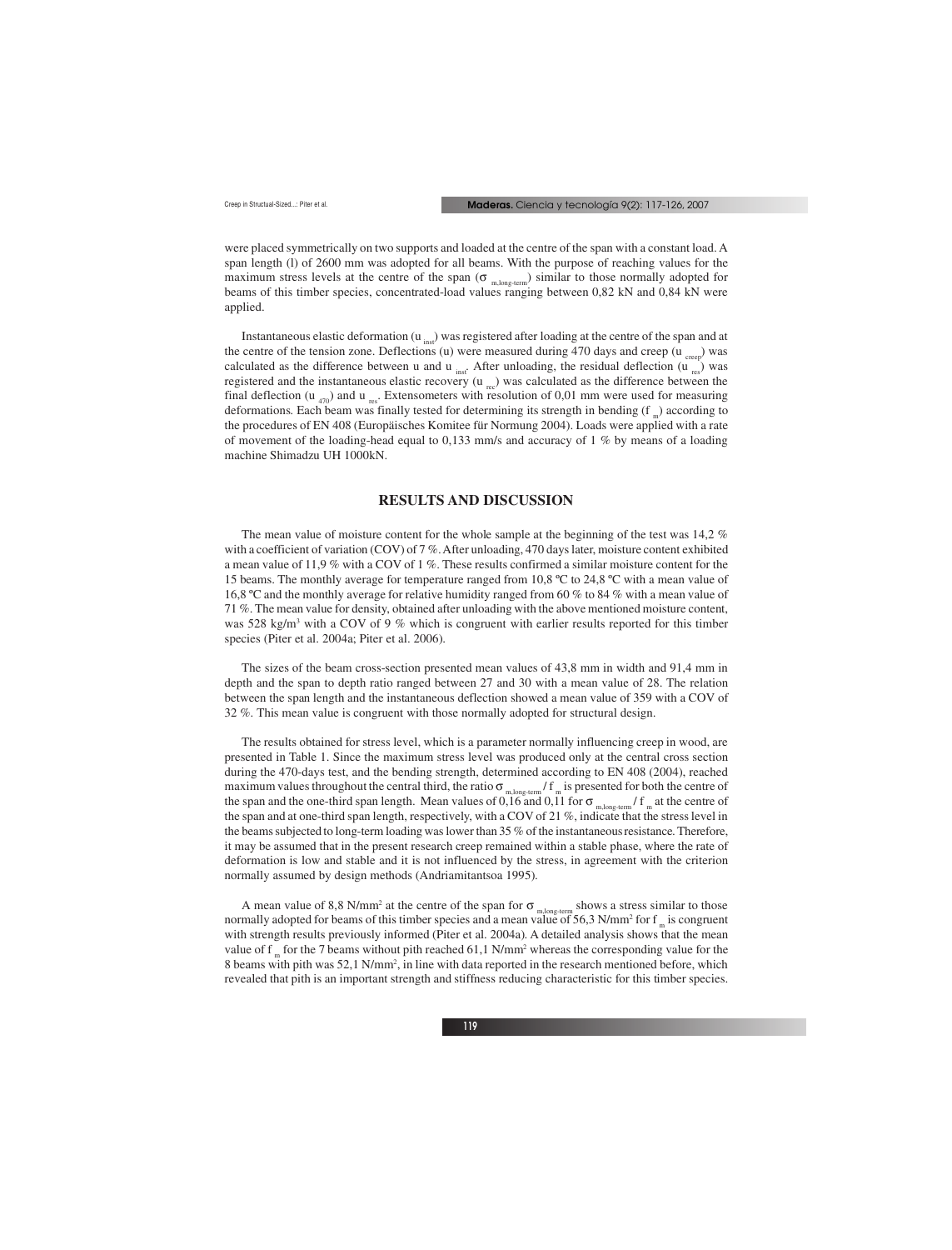|                    | $\sigma$ <sub>m,long-term</sub> | 1 <sub>m</sub> | $\sigma$ <sub>m,long-term</sub> / f <sub>m</sub> |
|--------------------|---------------------------------|----------------|--------------------------------------------------|
|                    | $N/mm^2$                        | $N/mm^2$       |                                                  |
| Mean               | 8,8                             | 56,3           | $0,16^{(1)} - 0,11^{(2)}$                        |
| $\mathrm{COV}$ (%) |                                 | 21             | $21^{(1)(2)}$                                    |

**Table 1:** Stress level for the whole sample. (1) ratio corresponding to the centre of the span; (2) ratio corresponding to the one-third span length

Table 2 summarises the main results for the instantaneous as well as for the 470-days deflections of the test sample. After unloading, the instantaneous elastic recovery showed a higher mean value than the corresponding one for the instantaneous elastic deflection and the residual deflection exhibited a lower mean value than that corresponding to the creep part of deformation. The mean values for the ratios  $u_{\text{rec}}/u_{\text{inst}}$  and  $u_{\text{res}}/u_{\text{creep,470}}$  amounts to 1,17 and 0,83, respectively, whereas mean values of 0,95 and 1,10 had been found for the same ratios in a previous research with 16 beams of this timber species (Piter et al. 2006).

|           | $u$ inst | $u_{\text{creep,}470}$ | $u_{rec}$ | $u_{res}$ | $u_{\text{rec}}/u_{\text{inst}}$ | $u$ <sub>res</sub> / $u$ <sub>creep</sub> , 470 |
|-----------|----------|------------------------|-----------|-----------|----------------------------------|-------------------------------------------------|
|           | mm       | mm                     | mm        | mm        |                                  |                                                 |
| Mean      | 7,8      | 6,7                    | 8,8       | 5,7       | 1,17                             | 0,83                                            |
| $COV$ $%$ | 23       | 20                     | 17        | 34        | 22                               | 25                                              |

**Table 2:** Main results for instantaneous and final deflections

A detailed analysis shows that only one beam exhibited a very high value of 1,96 for  $u_{\text{rec}}/u_{\text{inst}}$  and another piece showed a value of 1,54 whereas the other 13 specimens presented ratios ranging between 1,01 and 1,21. Values of 0,29 and 0,43 for u  $_{res}$  / u  $_{crec, 470}$  were exhibited by the same beams that showed the highest and the second values for u<sub>rec</sub> / u  $_{inst}$ , respectively, whereas for the other 13 specimens the ratio u<sub>res</sub> / u creep,470 ranged from 0,77 and 0,99. The two beams presenting the above mentioned particular behavior exhibited slightly lower values for u <sub>rec</sub> and u creep 470 than the corresponding mean values of the whole sample, but they presented significantly lower values for  $u_{inst}$  (3,9 mm and 4,5 mm) and also for  $u_{\text{rec}}$  (1,5 mm and 1,8 mm) than the corresponding mean values of the sample. In particular, the beam presenting the lowest value for u<sub>inst</sub> (3,9 mm) exhibited the highest value for f<sub>m</sub> (82,8 N/mm<sup>2</sup>) but a density only slightly higher  $(550 \text{ kg/m}^3)$  than the corresponding mean value. These data are congruent with results of a previous research with this timber species (Piter et al. 2004b) which reported a high correlation between modulus of elasticity and strength and a modest correlation between density and strength. Nevertheless, they do not explain the very high ratio u  $\mu$  / u  $_{\text{inst}}$  found for this beam in the present research.

The main results for the relative deflections (u / u  $_{\text{ins}}$ ) corresponding to the following three periods of time after loading are presented in Table 3: i) 1 week, ii) 6 months, and iii) the end of the test. According to Eurocode 5 (Arbeitgemeinschaft Holz e. V. & Bruderverlag 1995), 1 week is the limit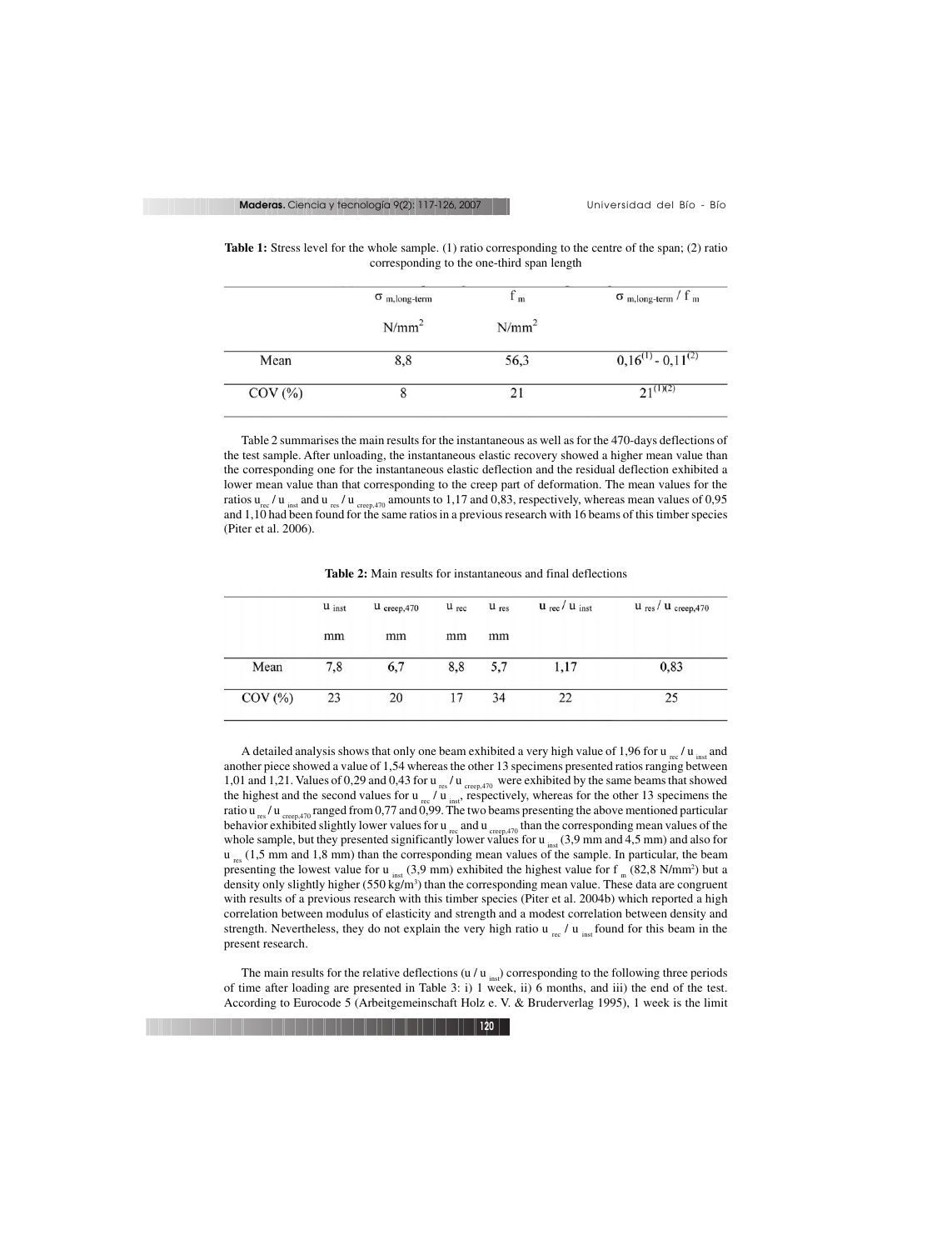between short-term and medium-term load duration classes, 6 months is the limit between mediumterm and long-term load duration classes and 10 years is the limit between long-term and permanent load duration classes.

The value of 1,89 found in this research for the relative deflections (u / u  $_{\text{inst}}$ ) after 470 days is higher than those included in a collection of creep data on structural-sized glued laminated timber reported by Ranta Maunus (1995). According to this paper, which does not specify the timber species, the relative deflections obtained after 1 year loading indoors in natural environment ranged from 1,3 to 1,6. A comparison of the results presented in Table 3 with those obtained by Piter et al. (2006) in a previous project carried out with structural-sized beams of this timber species shows that the mean value of Table 3 corresponding to 1 week is 5 % lower than that found in the above mentioned research  $(1,13)$ for the same period of time after loading. Contrarily, the mean values of Table 3 corresponding to 180 and 470 days are 7 % and 29 % higher, respectively, than those reported in the paper mentioned before for 6 months (1,36) and 1 year (1,46). The above cited research was carried out with beams tested in similar conditions to those of the present investigation with the exception of the stress ratio and the span to depth ratio. Piter et al. (2006) report mean values of 0,27 and 0,18 for stress ratio at the centre of the span and at the one-third span length, respectively, which are significantly higher than the corresponding values in the present project. A span to depth ratio of 18 was used in the before mentioned paper, which is significantly lower than the mean value of 28 adopted in this research.

| <b>Table 3:</b> Main results for relative deflections ( $u / u_{\text{inst}}$ ) corresponding to |
|--------------------------------------------------------------------------------------------------|
| different periods of time after loading                                                          |

|           | 7 days | 180 days | 470 days |
|-----------|--------|----------|----------|
| Mean      | 1,07   | 1,45     | 1,89     |
| $COV$ $%$ |        |          |          |

The values presented in Table 3 may also be compared with results of a research carried out in similar conditions to the present structural beams but with small clear specimens of Argentinean *Eucalyptus grandis* (Calvo et al. 2002). Mean values of 1,48, 2,25 and 2,25, for the same ratio and the same periods of time after loading, were reported in this case. The great difference found between the results showed in Table 3 and those found for the small clear specimens may be explained by the influence of variation in moisture content, which is greater and faster in small-scale specimens than in structural timber.

In order to check the creep values obtained in this research with those adopted by different design rules, the results presented in Table 3 were compared with criteria established in overseas and Latin-American standards. Eurocode 5 (Arbeitgemeinschaft Holz e. V. & Bruderverlag 1995) assumes a linear relation between u and u <sub>inst</sub> and obtains the final deflections as  $u = u_{inst} (1 + k_{def})$ , where k  $_{def}$  is a creep factor. Therefore, the results presented in Table 3 are equal to  $1 + k$  def. According to this European standard,  $1 + k$  definition to 1, 1,25 and 1,5 for short, medium, and long-term load duration classes respectively, and for both service classes 1 and 2. The mean value of 1,07 registered in the present research for 7 days is slightly higher than that of  $1 + k$  defined by this standard for shortterm loading. This difference increases (16 %) for medium-term loading which extends up to 180 days. After 470 days the mean value found in this research is 26 % higher than that adopted by the standard for long-term loading. Since the upper limit for long-term loading is 10 years, the difference at the end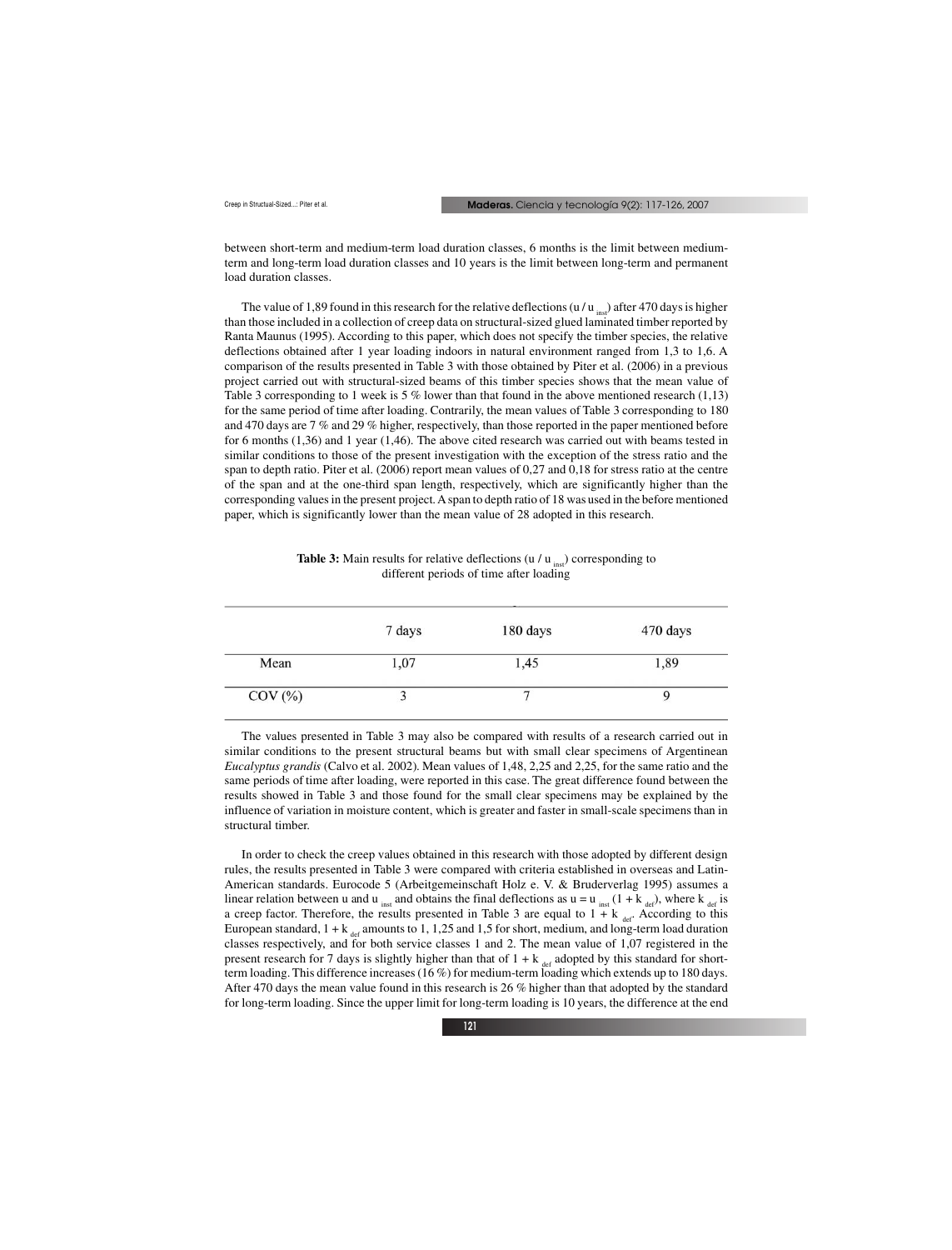of this load duration class could reach a percentage even greater than 26 %. The American standard National Design Specification for Wood Construction (American Forest & Paper Association 2001), in agreement with the European standard Eurocode 5, establishes that the total deflection of a seasoned beam subjected to long-term loading may be calculated by multiplying the instantaneous elastic deflection by the factor of 1,5. According to the Brazilian standard NBR 7190 (ABNT-Associaçao Brasileira de Normas Técnicas 1997) the effect of creep on final deflection shall be considered by multiplying the modulus of elasticity by the factor  $k_1$ . This factor amounts to 0,9, 0,8 and 0,7 for short, medium and long-term loading, respectively, when moisture content is less than 15 %. The ratio  $u/u_{\text{inst}}$ calculated by means of this criterion reaches 1,11, 1,25 and 1,43 for short, medium and long-term loading, respectively. The value of 1,11 is slightly higher than that of 1,07 found in this research. Contrarily, the results obtained in the present study for medium and long-term loading are significantly higher than those obtained by means of the procedures of the Brazilian standard. According to the New Zealand standard NZS 3603 (Standards New Zealand 1993), allowance for creep effects on deflection shall be made by multiplying the calculated elastic deflection by the value of 2,0 when moisture content at time of loading is equal to or less than 18 % and load duration is equal to or greater than 12 months. The value adopted by this standard is 6% higher than that of 1,89 found in the present research for  $u/u_{\text{inst}}$ after 470 days. The Chilean standard NCh 1198 (Instituto Nacional de Normalización INN-Chile 1999), in coincidence with the former German standard DIN 1052 (Deutsches Institut für Normung e.V. & Deutsche Gesellschaft für Holzforschung e.V. 1989), establishes that the final deflection of a piece subjected to bending may be obtained as  $\delta_{tot} = \delta_{et} (1 + \rho)$ , where  $\delta_{et}$  is the instantaneous elastic deflection and ρ is a creep factor depending on both the moisture content and the ratio of permanent to whole load. The ratio  $\delta_{tot}/\delta_{e}$  calculated by means of the procedures of these standards reaches a value of 2,0 which is 6 % higher than that of 1,89 found at the end of the test. The Peruvian standard Normas Peruanas de Estructuras, Diseño y Construcción con Madera (ACI Perú 2001) establishes that the creep part of deflections due to permanent loads must be estimated as 80 % of the instantaneous deformations for wood in dry condition, which is only slightly lower than the value of 89 % found in this research after the 470-days test. Nevertheless, a better fit comparison between the values calculated by means of the above mentioned design rules and the results of the present research might be found by continuing the test at least up to 10 years.



**Figure 1:** Mean values of relative deflections  $(u/u_{ins})$  as a function of time for the whole sample (o) for the beams without pith  $(x)$  and for the beams with pith  $(+)$ . Vertical lines indicate 7 days, 180 days and the end of the test (470 days)

**122**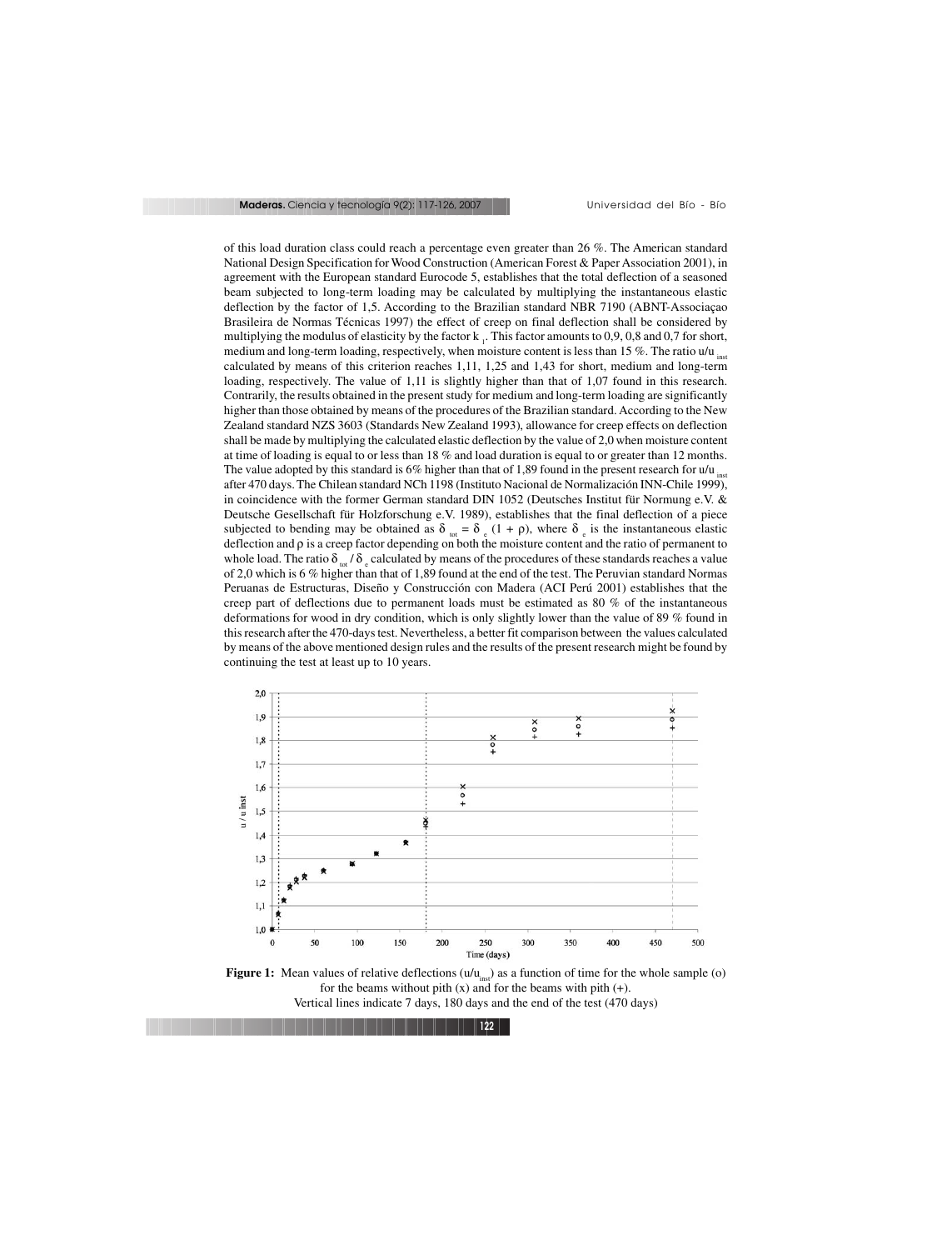The relative deflection as a function of time is presented in Figure 1, where it is possible to appreciate separately the mean values of  $u/u$  inst for i) the whole sample, ii) the beams free of pith and iii) the pieces with pith. In relation to the whole sample, and in line with other reports (Andriamitantsoa 1995; Calvo et al. 2002; Piter et al. 2006), a relatively rapid increase of  $u/u$  <sub>inst</sub> at the beginning of the test can be found. The creep rate goes on with a moderate slope up to approximately 150 days. After this period of time the creep rate significantly increases up to approximately 250 days. A range approaching stabilization with a constant creep rate begins after 300 days, which slightly increases after 360 days and till the end of the test. As mentioned above, the results presented in Figure 1 for the period included between 180 days and the end of the test are significantly higher than those found by Piter et al. (2006) in a previous research with beams of this timber species.

Figure 1 also shows that the beams without pith exhibit a similar rate of creep to those with pith from the beginning of the test up to approximately 180 days. In contrast with the results reported by Piter et al. (2006) the beams without pith exhibit a higher rate of creep than the pieces free of it after 180 days and till the end of the test, even though with modest differences. These results confirm that the presence of pith, which is an important strength and stiffness reducing feature for this timber species (Piter et al. 2004a), may be disregarded as creep-influencing parameter for practical purposes. The creep behaviour found in the present research for this fast-growth timber species is congruent with the criteria adopted by the above mentioned standards (Arbeitgemeinschaft Holz e. V. & Bruderverlag 1995, American Forest & Paper Association 2001, ABNT-Associaçao Brasileira de Normas Técnicas 1997, Standards New Zealand 1993, Instituto Nacional de Normalización INN-Chile 1999, Deutsches Institut für Normung e.V. & Deutsche Gesellschaft für Holzforschung e.V. 1989, ACI Perú 2001), which ignore the influence of timber quality on creep for practical purposes. This creep behaviour appears to be more in line with the report of Bamber et al. (1982), who found that the physiologicallyactive cells but not the fibres of *Eucalyptus grandis* are affected by fast-growth, than with the one produced by Bengtsson (2001), who found a larger propensity to creep in wood sawn near the pith than in mature wood, in a test series with Norway spruce (*Picea abies*).



**Fig. 2** Relative deflections (u / u  $_{\text{ins}}$ ) as a function of time for the 7 beams without pith. Vertical lines indicate 7 days, 180 days and the end of the test (470 days)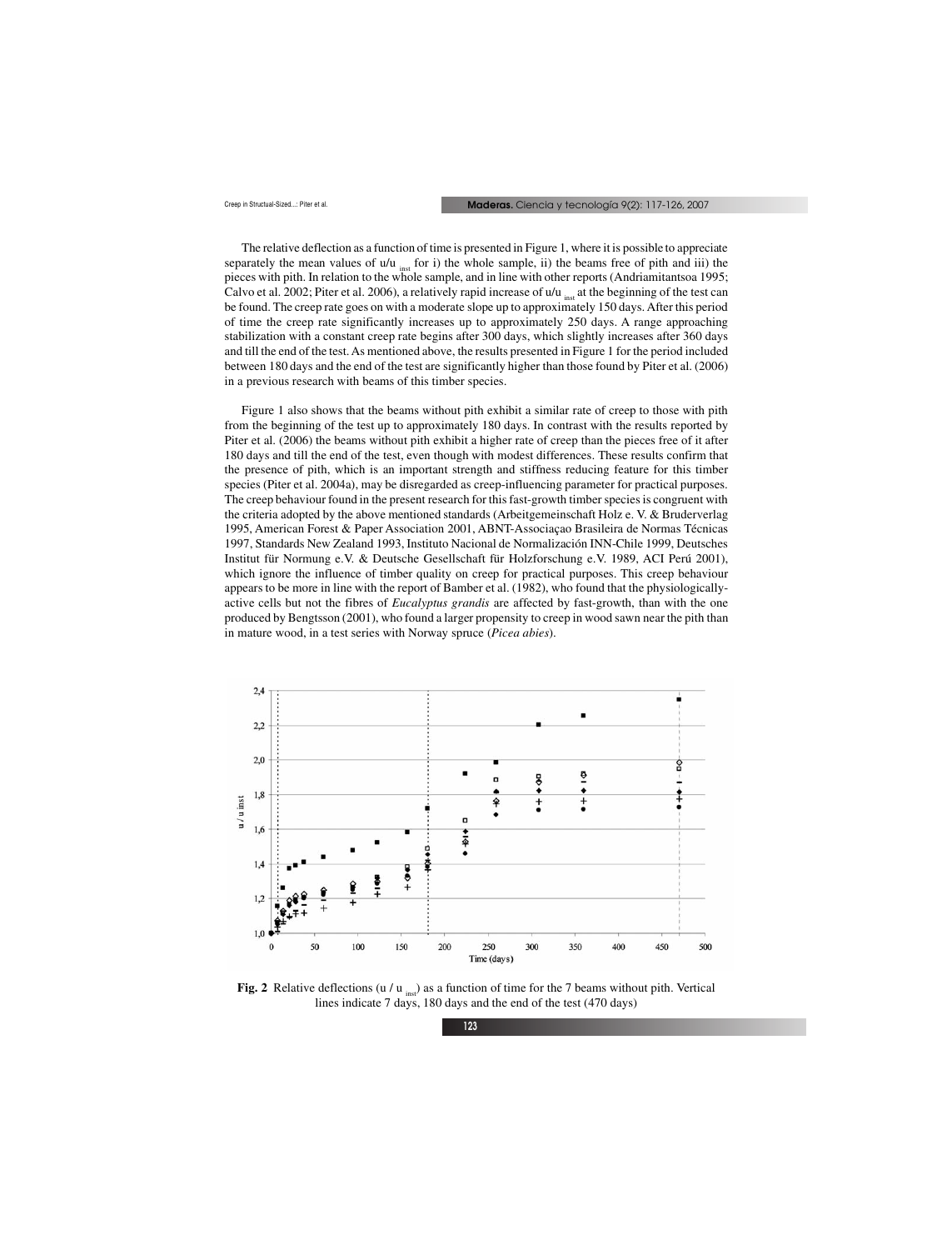In order to analyse the particular behaviour of each beam, the 7 pieces without pith and the 8 specimens containing it are presented separately in Figures 2 and 3, respectively. It is possible to appreciate in Figure 2 that one beam exhibits the highest values for  $u / u_{\text{inst}}$  during the whole test. A detailed analysis shows that this beam presented very low values for the total deflection (u) during the whole test. Furthermore, it is the piece that showed the lowest values for  $\sigma_{m, \text{long-term}}/f_{m}$ ,  $u_{\text{inst}}$ ,  $u_{\text{res}}$  and  $u_{res}$  /  $u_{crech,470}$  and the highest values for f  $_{\rm m}$  and  $u_{rec}$  /  $u_{inst}$  whereas it presented a density only slightly higher than the corresponding mean value, as it was above discussed.

These results show that, in comparison with the other 6 pieces, this particular beam presented low values for both instantaneous and total deformations but the creep part of its deflection is important in relation to the instantaneous one. Furthermore, its instantaneous elastic recovery amounts to almost twice the instantaneous deformation. It is also interesting to observe that this beam, with the lowest stress level, exhibits the highest values for  $u / u$  inst.



**Figure 3:** Relative deflections (u / u  $_{\text{inst}}$ ) as a function of time for the 8 beams with pith. Vertical lines indicate 7 days, 180 days and the end of the test (470 days)

Figure 3 shows the relative deflections as a function of time for the beams with pith. In this case no beam exhibits an extreme value of u / u  $_{\text{inst}}$  as it was found for one beam without pith. By comparing Figures 2 and 3 it may be appreciated that, without considering the beam presenting a special behaviour, the values corresponding to the sub-sample of pieces free of pith exhibit lower range than those of beams containing it.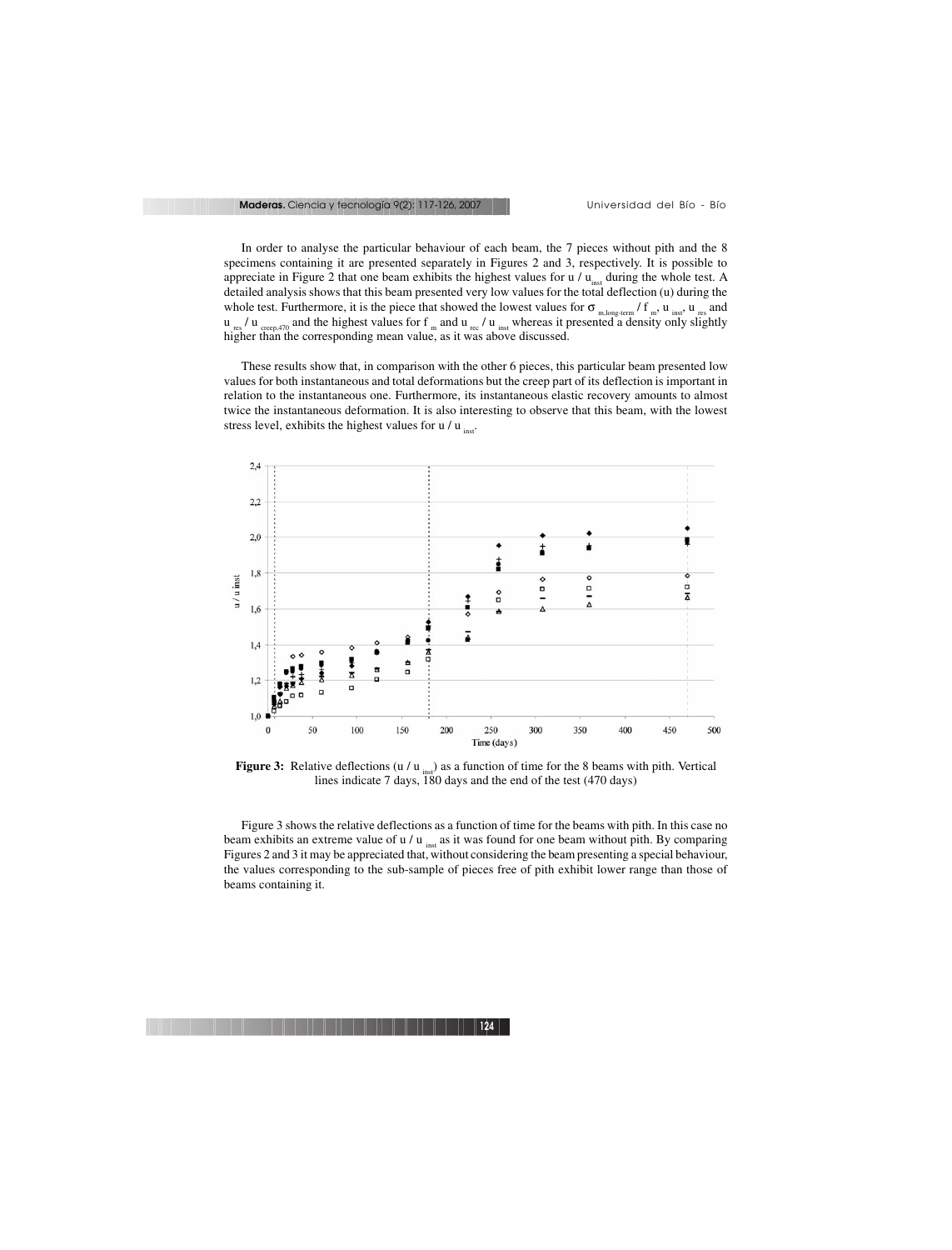# **CONCLUSIONS**

Creep in structural-sized beams of fast-growth Argentinean *Eucalyptus grandis* under a 470-days loading, in indoor climate, was analysed. Usual structural conditions were reproduced during the test, which was carried out with 7 pieces free of pith and other 8 containing it. After the 470-days test was finished, the instantaneous elastic recovery showed a higher mean value than the instantaneous elastic deformation and the residual deflection exhibited a lower mean value than the creep part of deformation. Results showed a rate of creep higher than that published for structural-sized beams of the same timber species but significantly smaller than the one reported for a research carried out with small clear specimens. The mean value obtained in this research for the relative deflections (u / u  $_{\text{in}}$ ) after a 470days loading (1,89) was compared with those calculated by means of different design rules. Results show that it is 32 % higher than that obtained by following the procedures of the Brazilian standard NBR 7190 and 26 % higher than those calculated by applying the criteria adopted by both the European standard Eurocode 5 and the American standard National Design Specification for Wood Construction. The former differences decrease up to 6 % when the comparison is made with the value obtained by means of the procedures of the Peruvian standard. Contrarily, the relative deflections calculated according to the New Zealand standard NZS 3603, the Chilean standard NCh 1198 and the former German standard DIN 1052 are 6 % higher than the corresponding mean value found at the end of this test. Nevertheless, a better fit comparison between the values calculated by means of the above mentioned design rules and the results of the present research might be found by continuing the test at least up to 10 years. The research also showed a slight influence of the presence of pith on creep, confirming a similar creep behaviour for different qualities of this timber species, in agreement with results of previous investigations and with the criteria adopted by the above mentioned standards.

### **REFERENCES**

**Associaçao Brasileira de Normas Técnicas. 1997.** NBR 7190 Projeto de estruturas de madeira. ABNT, Río de Janeiro.

**ACI Perú. 2001.** Normas Peruanas de Estructuras, Diseño y Construcción con Madera. ACI Perú.

**American Forest & Paper Association. 2001.** National Design Specification for Wood Construction -NDS-. AF&PA, AWC.

**Andriamitantsoa L. D. 1995.** Creep. In Timber Engineering STEP 1, pp. A19/1-A19/5. Centrum Hout, The Netherlands.

**Arbeitsgemeinschaft Holz e. V. & Bruderverlag. 1995.** Eurocode 5, Nationales Anwendungsdokument, STEP 4. Fachverlag Holz, Düsseldorf, und Bruderverlag, Karlsruhe.

**Bamber R. K.; Horne R.; Graham-Higgs A. 1982.** Effect of Fast Growth on the Wood Properties of Eucalyptus grandis. *Aust. For. Res*., 12: 163-167.

**Bengtsson C. 2001.** "Short-term" mechano-sorptive creep of well-defined spruce timber. *Holz als Roh- und Werkstoff* 59: 117-128.

**Calvo, C. F.; Cotrina, A.; Cuffré, A.; Piter, J.C.; Stefani, P.M.; Torrán, E. 2002.** Deformaciones diferidas en probetas pequeñas y libres de defectos de *Eucalyptus grandis* de Argentina. *Maderas: Ciencia y Tecnología* 4(2):124-132.